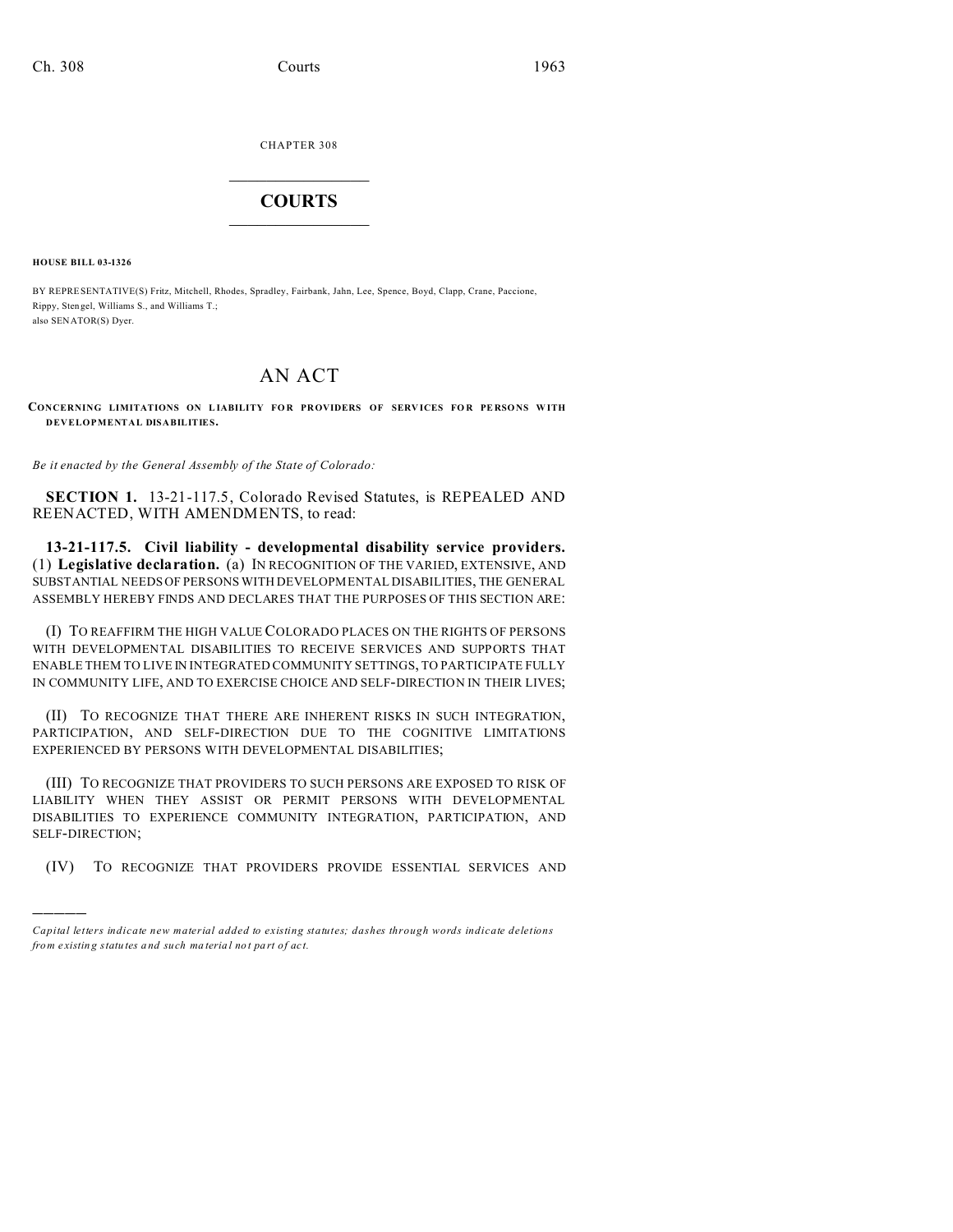FUNCTIONS AND THAT UNLIMITED LIABILITY COULD DISRUPT OR MAKE PROHIBITIVELY EXPENSIVE THE PROVISION OF SUCH ESSENTIAL SERVICES;

(V) TO RECOGNIZE THAT PROVIDERS SHOULD BE PROVIDED WITH PROTECTION FROM UNLIMITED LIABILITY SO THAT PROVIDERS ARE NOT DISCOURAGED FROM PROVIDING SUCH SERVICES AND FUNCTIONS.

(b) THE GENERAL ASSEMBLY, THEREFORE, DECLARES THAT IT IS THE INTENT OF THE GENERAL ASSEMBLY TO MITIGATE THE RISK OF LIABILITY TO PROVIDERS TO THE DEVELOPMENTALLY DISABLED TO THE EXTENT THAT SUCH MITIGATION IS REASONABLE AND POSSIBLE.

(2) **Definitions.** AS USED IN THIS SECTION, UNLESS THE CONTEXT OTHERWISE REQUIRES:

(a) "COMMUNITY CENTERED BOARD" MEANS A PRIVATE CORPORATION, FOR PROFIT OR NOT FOR PROFIT, WHICH, WHEN DESIGNATED PURSUANT TO SECTION 27-10.5-105, C.R.S., PROVIDES CASE MANAGEMENT TO PERSONS WITH DEVELOPMENTAL DISABILITIES, IS AUTHORIZED TO DETERMINE ELIGIBILITY OF SUCH PERSONS WITHIN A SPECIFIED GEOGRAPHICAL AREA, SERVES AS THE SINGLE POINT OF ENTRY FOR PERSONS TO RECEIVE SERVICES AND SUPPORTS UNDER ARTICLE 10.5 OF TITLE 27, C.R.S., AND PROVIDES AUTHORIZED SERVICES AND SUPPORTS TO SUCH PERSONS EITHER DIRECTLY OR BY PURCHASING SUCH SERVICES AND SUPPORTS FROM SERVICE AGENCIES.

(b) "DEPARTMENT" MEANS THE DEPARTMENT OF HUMAN SERVICES.

(c) "DEVELOPMENTAL DISABILITY" SHALL HAVE THE SAME MEANING AS DEFINED IN SECTION 27-10.5-102 (11), C.R.S.

(d) "FAMILY PROVIDER" MEANS A MEMBER OF A FAMILY OF A PERSON WITH A DEVELOPMENTAL DISABILITY WHO PROVIDES SERVICES TO PERSONS WITH DEVELOPMENTAL DISABILITIES AS A CONTRACTOR UNDER PROGRAMS OF THE DEPARTMENT.

(e) "HOST HOME" MEANS A PRIVATE HOME THAT HOUSES UP TO THREE PERSONS WITH DEVELOPMENTAL DISABILITIES AND WHOSE OWNER OR RENTER PROVIDES RESIDENTIAL SERVICES, AS DESCRIBED IN SECTION 27-10.5-104 (1) (f), C.R.S., TO THOSE PERSONS AS AN INDEPENDENT CONTRACTOR OF A COMMUNITY CENTERED BOARD OR SERVICE AGENCY.

(f) "PROVIDER" MEANS ANY COMMUNITY CENTERED BOARD, SERVICE AGENCY, HOST HOME, FAMILY PROVIDER, AND THE DIRECTORS, OFFICERS, AND EMPLOYEES OF THESE ENTITIES, WHO PROVIDE SERVICES OR SUPPORTS TO PERSONS WITH DEVELOPMENTAL DISABILITIES PURSUANT TO ARTICLE 10.5 OF TITLE 27, C.R.S.

(g) "SERVICE AGENCY" MEANS A PRIVATELY OPERATED PROGRAM-APPROVED SERVICE AGENCY DESIGNATED PURSUANT TO THE RULES OF THE DEPARTMENT.

(3) A PERSON FILING AN ACTION AGAINST A PROVIDER FOR INJURY WHICH LIES IN TORT OR COULD LIE IN TORT REGARDLESS OF WHETHER THAT MAY BE THE TYPE OF ACTION OR THE FORM OF RELIEF CHOSEN BY A CLAIMANT SHALL DEMONSTRATE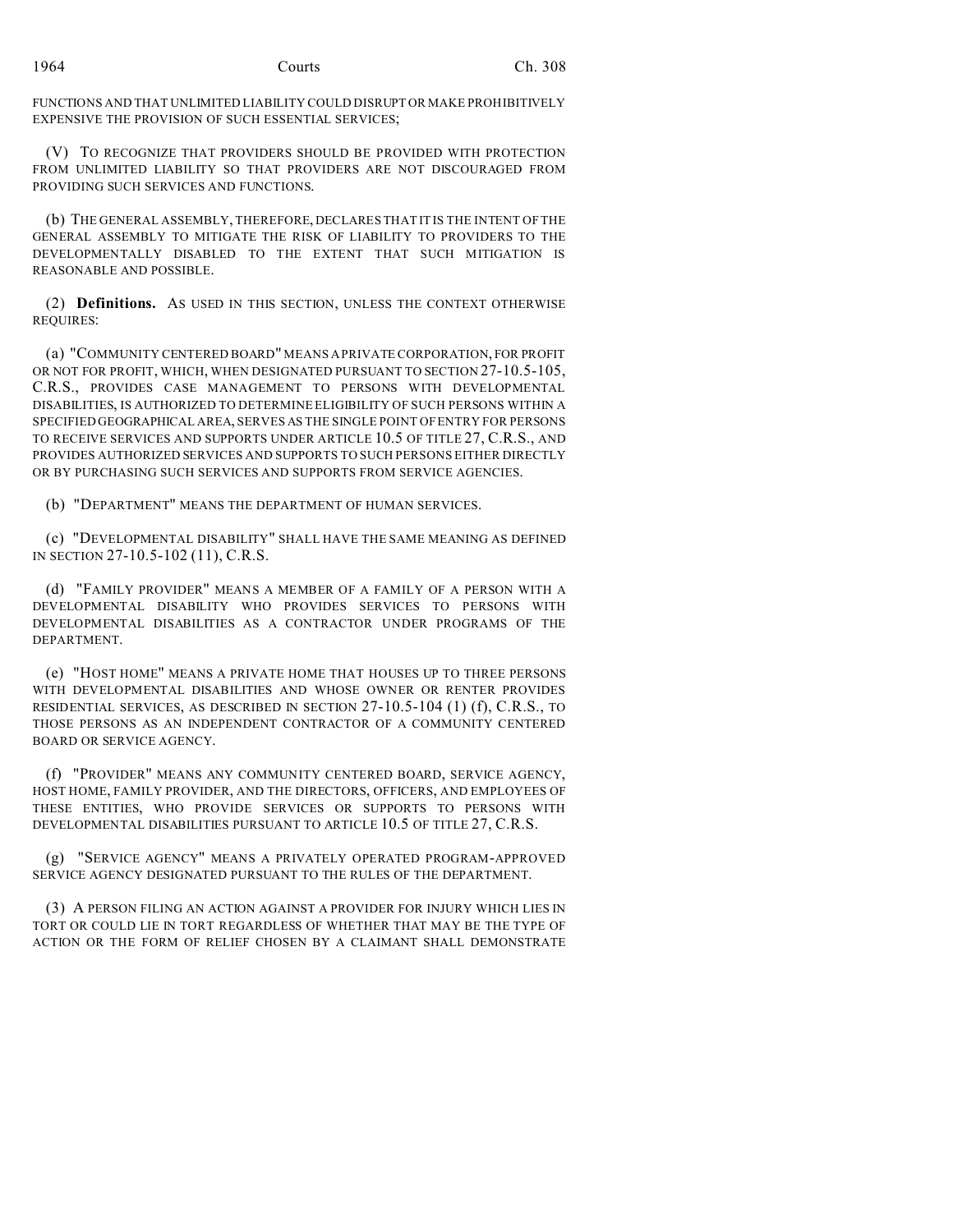LIABILITY BY A PREPONDERANCE OF THE EVIDENCE. IF A PROVIDER RAISES THE ISSUE THAT A CLAIMANT CANNOT DEMONSTRATE LIABILITY BY A PREPONDERANCE OF THE EVIDENCE OR RAISES ANY OTHER LIMITATION ON LIABILITY PURSUANT TO THIS SECTION PRIOR TO OR AFTER THE COMMENCEMENT OF DISCOVERY, THE COURT SHALL SUSPEND DISCOVERY, EXCEPT ANY DISCOVERY NECESSARY TO DECIDE THE ISSUE OF LIMITATION OF LIABILITY, AND SHALL DECIDE SUCH ISSUE ON MOTION. THE COURT'S DECISION ON SUCH MOTION SHALL BE A FINAL JUDGMENT AND SHALL BE SUBJECT TO INTERLOCUTORY APPEAL.

(4) **Duty of care.** THE PERFORMANCE OF A SERVICE OR AN ACT OF ASSISTANCE FOR THE BENEFIT OF A PERSON WITH A DEVELOPMENTAL DISABILITY OR ADOPTION OR ENFORCEMENT OF A POLICY, PROCEDURE, GUIDELINE, OR PRACTICE FOR THE PROTECTION OF ANY SUCH PERSON'S HEALTH OR SAFETY BY A PROVIDER SHALL NOT CREATE ANY DUTY OF CARE WITH RESPECT TO A THIRD PERSON, NOR SHALL IT CREATE A DUTY FOR ANY PROVIDER TO PERFORM OR SUSTAIN SUCH A SERVICE OR AN ACT OF ASSISTANCE NOR TO ADOPT OR ENFORCE SUCH A POLICY, PROCEDURE, GUIDELINE, OR PRACTICE; HOWEVER, NOTHING IN THIS SECTION SHALL BE CONSTRUED TO RELIEVE A PROVIDER OF A DUTY OF CARE EXPRESSLY IMPOSED BY FEDERAL OR STATE LAW OR DEPARTMENT RULE, NOR SHALL ANYTHING IN THIS SECTION BE DEEMED TO CREATE ANY DUTY OF CARE.

(5) NO ACTION IN TORT UNDER THIS SECTION MAY BE MAINTAINED ON BEHALF OF, FOR, OR BY A PERSON WITH A DEVELOPMENTAL DISABILITY OR BY A FAMILY MEMBER OF A PERSON WITH A DEVELOPMENTAL DISABILITY AGAINST A PROVIDER UNLESS THAT PERSON CLAIMING TO HAVE SUFFERED AN INJURY OR GRIEVANCE OR THAT PERSON'S GUARDIAN OR REPRESENTATIVE HAS FILED FOR DISPUTE RESOLUTION OR OTHER APPLICABLE INTERVENTION, IF ANY, BY THE DEPARTMENT OR COMMUNITY CENTERED BOARD PURSUANT TO DEPARTMENT RULES PROMULGATED UNDER ARTICLE 10.5 OF TITLE 27, C.R.S., WITHIN ONE YEAR AFTER THE DATE OF THE DISCOVERY OF THE INJURY OR GRIEVANCE, REGARDLESS OF WHETHER THE PERSON THEN KNEW ALL OF THE ELEMENTS OF A CLAIM OR OF A CAUSE OF ACTION FOR SUCH INJURY OR GRIEVANCE. COMPLIANCE WITH THE PROVISIONS OF THIS SUBSECTION (5), DOCUMENTED BY A LETTER FROM THE DEPARTMENT CERTIFYING THAT ANY AND ALL SUCH INTERVENTIONS AND DISPUTE RESOLUTION PROCEDURES, WITH EITHER THE DEPARTMENT OR THE COMMUNITY CENTERED BOARD, APPLICABLE TO THE MATTER AT HAND HAVE BEEN EXHAUSTED, OR BY SUBMISSION OF EVIDENCE THAT SUCH AN INTERVENTION OR DISPUTE RESOLUTION REQUEST HAS BEEN FILED AND NO ACTION HAS BEEN TAKEN BY THE DEPARTMENT WITHIN NINETY DAYS, SHALL BE A JURISDICTIONAL PREREQUISITE TO ANY ACTION BROUGHT UNDER THE PROVISIONS OF THIS SECTION, AND FAILURE OF COMPLIANCE SHALL FOREVER BAR ANY SUCH ACTION AND SHALL RESULT IN A DISMISSAL OF ANY CLAIM WITH PREJUDICE. CERTIFICATION BY THE DEPARTMENT THAT ALL APPLICABLE INTERVENTIONS AND DISPUTE RESOLUTION PROCEDURES HAVE BEEN EXHAUSTED SHALL NOT RESULT IN THE DEPARTMENT BECOMING A PARTY TO THE TORT CLAIM ACTION.

(6) A PROVIDER SHALL NOT BE LIABLE FOR DAMAGES IN ANY CIVIL ACTION FOR FAILURE TO WARN OR PROTECT ANY PERSON AGAINST THE VIOLENT, ASSAULTIVE, DISORDERLY, OR HARASSING BEHAVIOR OF A PERSON WITH A DEVELOPMENTAL DISABILITY, NOR SHALL ANY SUCH PROVIDER BE HELD CIVILLY LIABLE FOR FAILURE TO PREDICT OR PREVENT SUCH BEHAVIOR, EXCEPT THERE SHALL BE A DUTY TO WARN WHERE THE PERSON WITH THE DEVELOPMENTAL DISABILITY HAS COMMUNICATED TO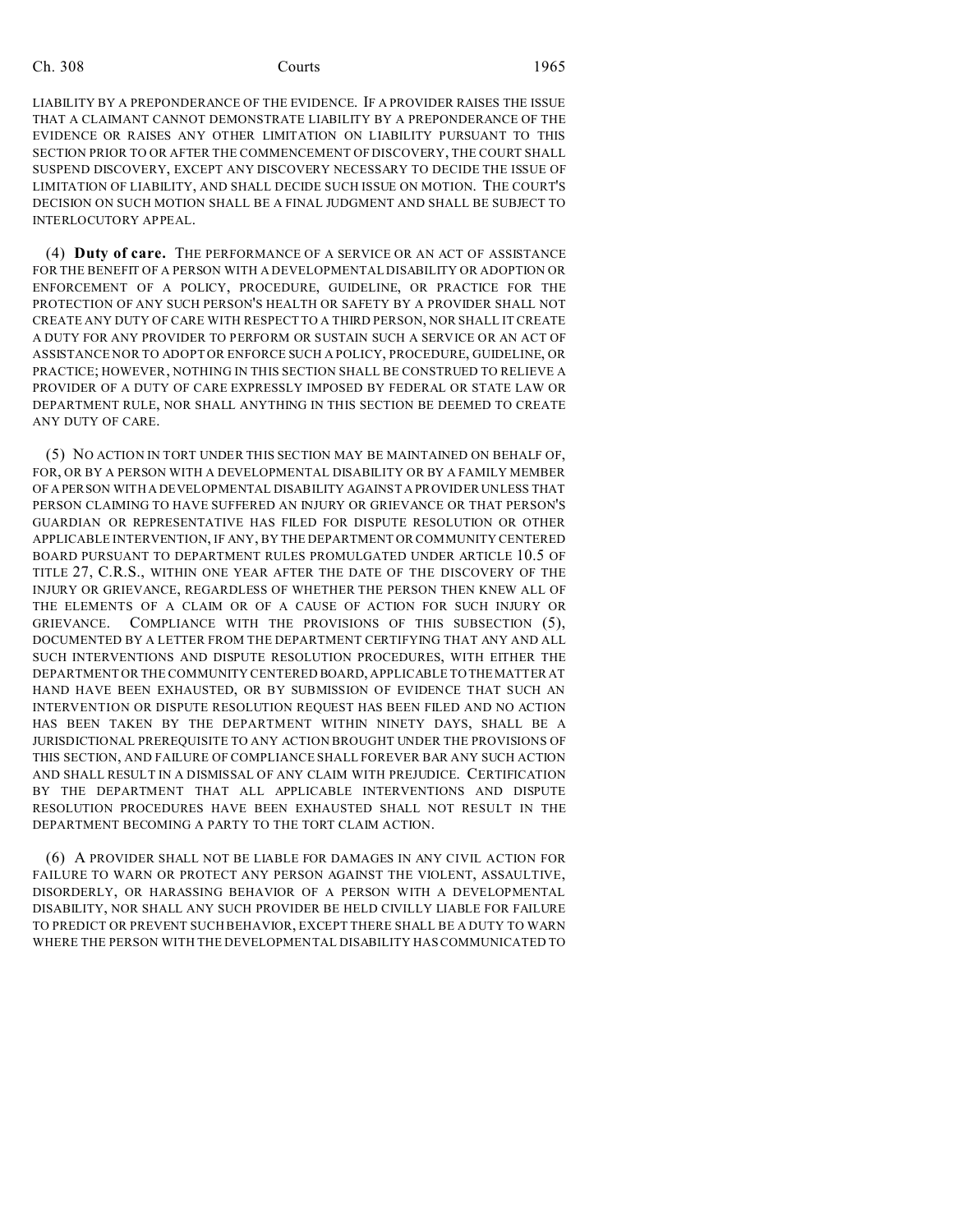THE PROVIDER A SERIOUS AND CREDIBLE THREAT OF IMMINENT PHYSICAL VIOLENCE AND SERIOUS BODILY INJURY AGAINST A SPECIFIC PERSON OR PERSONS. IF THERE IS A DUTY TO WARN AS SPECIFIED IN THIS SUBSECTION (6), THE DUTY SHALL BE DISCHARGED BY THE PROVIDER MAKING REASONABLE AND TIMELY EFFORTS TO NOTIFY ANY PERSON OR PERSONS SPECIFICALLY THREATENED, EXCEPT THAT IF THE PERSON OR PERSONS THREATENED WITH IMMINENT PHYSICAL VIOLENCE AND SERIOUS BODILY INJURY IS A PERSON WITH A DEVELOPMENTAL DISABILITY UNDER THE CARE OF A PROVIDER, THE PROVIDER SHALL TAKE REASONABLE ACTION TO PROTECT SUCH PERSON FROM SERIOUS BODILY INJURY UNTIL THE THREAT CAN REASONABLY BE DEEMED TO HAVE ABATED. A PROVIDER SHALL NOT BE LIABLE FOR DAMAGES IN ANY CIVIL ACTION FOR WARNING A PERSON AGAINST OR PREDICTING VIOLENT,ASSAULTIVE, DISORDERLY, OR HARASSING BEHAVIOR OF A PERSON WITH A DEVELOPMENTAL DISABILITY, NOR SHALL A PROVIDER BE SUBJECT TO PROFESSIONAL DISCIPLINE FOR SUCH WARNING OR PREDICTION.

(7) IN ANY CIVIL ACTION BROUGHT AGAINST A PROVIDER, A PERSON WITH A DEVELOPMENTAL DISABILITY WHO IS SERVED IN A RESIDENTIAL SETTING OWNED OR LEASED BY A PROVIDER SHALL NOT BE CONSIDERED A TENANT OF THE PROVIDER AND STATUTES REGARDING LANDLORD-TENANT RELATIONSHIPS SHALL NOT APPLY. THE OWNER OF A PROPERTY LEASED BY A PROVIDER FOR THE PURPOSE OF PROVIDING SERVICES PURSUANT TO ARTICLE 10.5 OF TITLE 27, C.R.S., SHALL NOT BE RESPONSIBLE FOR THE PROVISION OR MONITORING OF SUCH SERVICES. NO REAL PROPERTY RIGHTS SHALL ACCRUE TO A PERSON WITH A DEVELOPMENTAL DISABILITY BY VIRTUE OF PLACEMENT IN A RESIDENTIAL SETTING.

(8) IF A PERSON WITH A DEVELOPMENTAL DISABILITY RESIDING IN A RESIDENTIAL PROGRAM OPERATED BY THE DEPARTMENT IS REFERRED BY THE DEPARTMENT FOR COMMUNITY PLACEMENT, THE PROVIDER SHALL NOT BE SUBJECT TO CIVIL LIABILITY FOR ACCEPTING THAT PERSON FOR COMMUNITY PLACEMENT.

(9) CLAIMS PREDICATED ON AN ALLEGED DECEPTIVE TRADE PRACTICE PURSUANT TO ARTICLE 1 OF TITLE 6, C.R.S., SHALL NOT APPLY TO PROVIDERS ENGAGED IN THE PROVISION OF SERVICES PURSUANT ARTICLE 10.5 OF TITLE 27, C.R.S.

(10) COMMUNITY CENTERED BOARDS AND SERVICE AGENCIES SHALL HAVE THE AUTHORITY TO REMOVE A PERSON WITH A DEVELOPMENTAL DISABILITY FROM ANY RESIDENTIAL SETTING THAT THEY OPERATE OR FOR WHICH THEY CONTRACT, DIRECTLY OR INDIRECTLY, IF THE COMMUNITY CENTERED BOARD OR SERVICE AGENCY BELIEVES THAT THE PERSON WITH A DEVELOPMENTAL DISABILITY MAY BE AT RISK OF ABUSE, NEGLECT, MISTREATMENT, EXPLOITATION, OR OTHER HARM IN SUCH SETTING. IN THE ABSENCE OF WILLFUL AND WANTON ACTS OR OMISSIONS, COMMUNITY CENTERED BOARDS AND SERVICE AGENCIES SHALL HAVE NO CIVIL LIABILITY FOR EXERCISING SUCH AUTHORITY OR FOR TERMINATION OF ANY RELATED CONTRACTS IF SUCH RISK IS SUBSTANTIATED BY INVESTIGATION PURSUANT TO THE RULES OF THE DEPARTMENT.

(11) IN THE ABSENCE OF WILLFUL AND WANTON ACTS OR OMISSIONS, A PROVIDER SHALL NOT HAVE CIVIL LIABILITY FOR INJURIOUS CONSEQUENCES TO A PERSON WITH A DEVELOPMENTAL DISABILITY IN THE PROVIDER'S CARE WHEN THAT PERSON HAVING THE LEGAL CAPACITY FOR SUCH DECISIONS AT THE TIME SUCH DECISIONS WERE MADE, OR THE PERSON'S GUARDIAN OR OTHER PERSON OR ENTITY DULY AUTHORIZED TO MAKE MEDICATION OR TREATMENT DECISIONS FOR THE PERSON, DECLINES OR